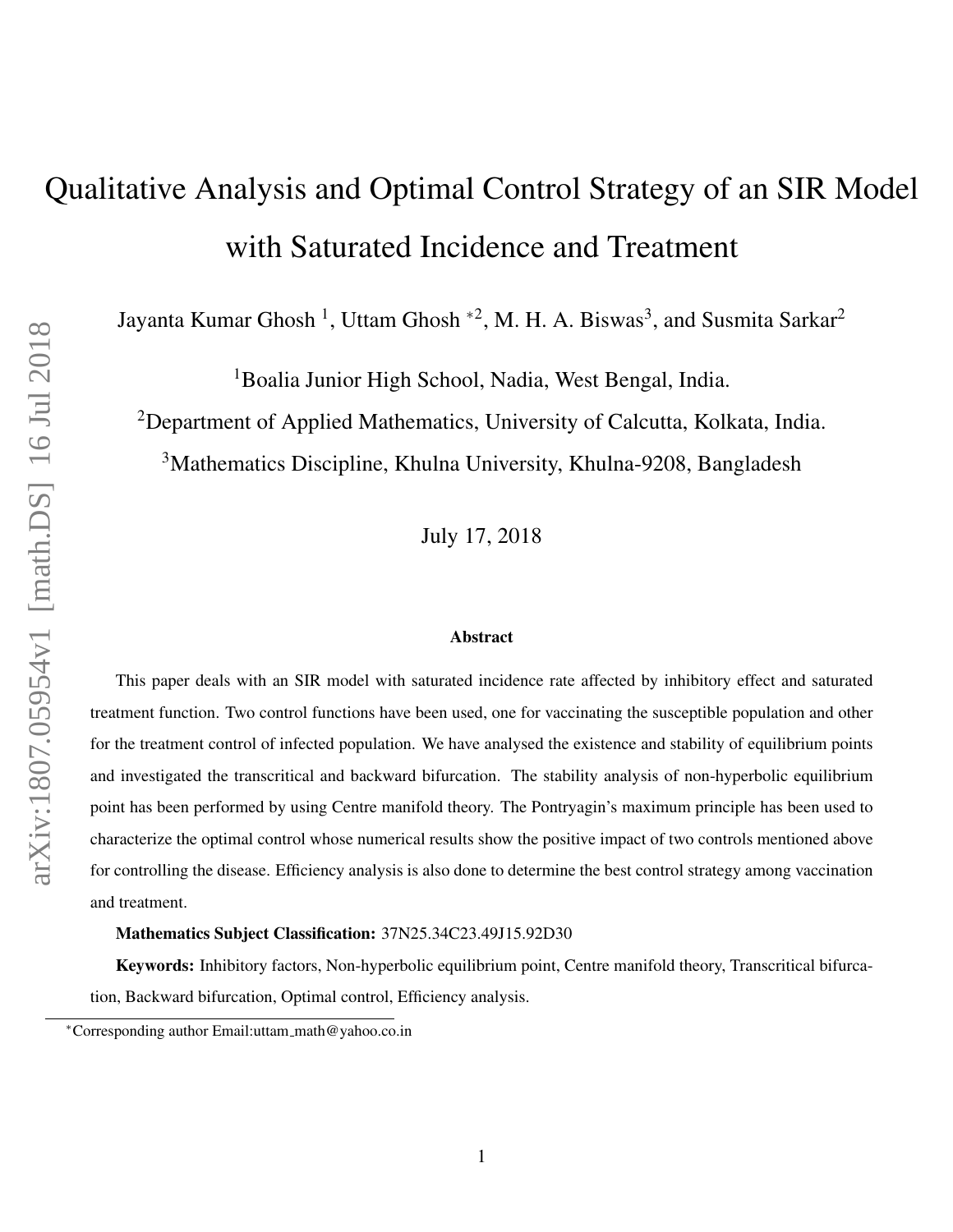### 1 Introduction

Mathematical modelling in epidemiology have become powerful and important tool to understand the infectious disease dynamics and to improve control of infection in the population. A good epidemic model is an intelligent model which is able to predict any possible outbreak of the disease and is effective in reducing the transmission of the disease. It is a simplest version of reality in Biology [1-3].

In mathematical epidemiology, the incidence rate as well as treatment rate plays a crucial role while analysing the transmission of infectious diseases. The researchers in this field consider different type of incidence rate depending on character of disease spreading. Firstly, the bi-linear incidence rate [4]  $\beta SI$ , (where the parameter  $\beta$  is transmission rate of infection and the variables  $S, I$  are respectively the number of susceptible and infected population) is based on the law of mass action which is not realistic because, at the initial stage of spreading of disease, the number of infected population is low and so people do not take care at this stage but at the later stage when the number of infected population becomes large, people take more care to protect them from the infection of the disease. The saturated incidence rate  $\frac{\beta SI}{1+\alpha I}$  was introduced by Anderson and May in 1978 [5], where  $\alpha$  is defined as inhibitory coefficient. Clearly, this incidence rate is an increasing function of  $S$  as well as  $I$  and by this incidence rate the total growth of infected population is less compared to the standard incidence. This type of infection sometimes named as 'incidence rate with psychological effect' [6], because the effect of  $\alpha$  stems from epidemic control (taking appropriate preventive measures and awareness) and the rate of infection decreases as the inhibitory coefficient  $\alpha$ increases.

Again, we are aware of the fact that the treatment is an important method to control diseases. The treatment rate of infected individuals is considered to be either constant or proportional to the number of infected individuals. Wang

and Ruan [7] introduced a constant treatment function  $T(I)$  in an SIR model, where  $T(I)$  =  $\sqrt{ }$  $\int$  $\overline{\mathcal{L}}$  $r, I > 0$  $0, I = 0$ . Again,

we know that there are limited treatment resources or limited capacity for treatment in every community. To include this type of limitations in treatment Zhang and Liu [8] introduced a new continuously differentiable treatment function  $T(I) = \frac{rI}{1+\alpha I}$  to characterize the saturation phenomenon of the limited medical resources. Here  $T(I)$  is an increasing function of I and  $\frac{r}{\alpha}$  is the maximal supply of medical resource per unit time.

On the other hand, optimal control theory is a powerful mathematical tool that is used extensively to control the spread of infectious diseases. It is often used in the control of the spread of most infectious diseases for which either vaccine or treatment is available. Some researchers considered only vaccination control to their models [9] and some of them used only treatment control [9-10]. The author in [11] have used both the controls in their models. The purpose of considering both vaccination and treatment in finding optimal control in epidemiological models is to minimize the susceptible and infected individuals as well as the cost of implementing these two controls.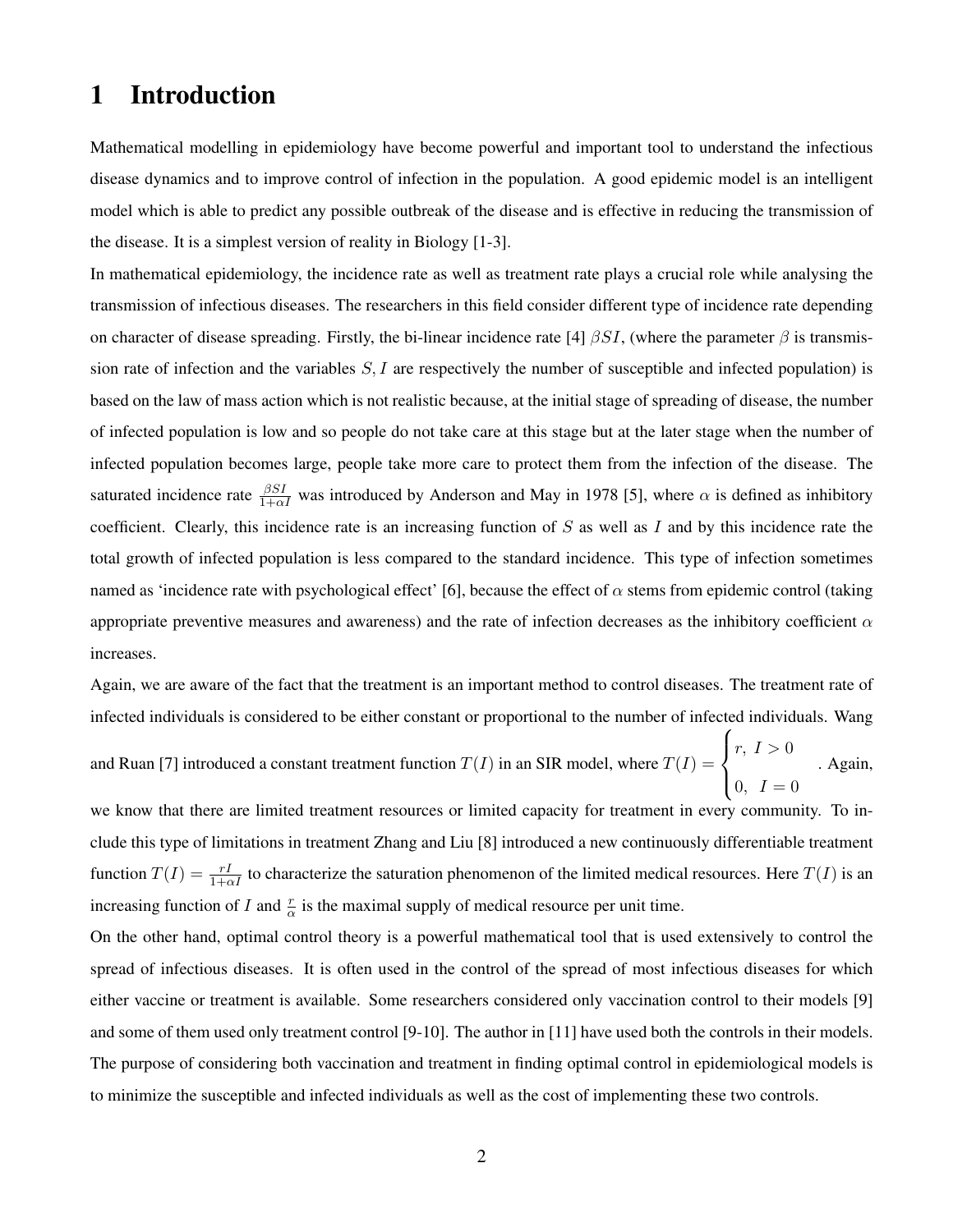In this paper, we have considered an SIR model with saturated incidence rate  $\frac{\beta SI}{1+\alpha I}$  affected by the inhibitory effect  $\alpha$  and saturated treatment function. Both vaccination control  $u_1$  and treatment control  $u_2$  have been used to address the question of how to optimally combine the vaccination and treatment strategies for minimizing the susceptible and infected individuals as well as the cost of the implementation of the two interventions. Here, we have used the treatment function  $T(I, u_2) = \frac{ru_2I}{1 + bu_2I}$ , which is clearly the increasing function of I and  $u_2$  and the maximal supply of medical resource is  $\frac{r}{b}$ , where b is the delayed parameter of treatment because T decreases as b increases and r is the cure rate. Here, we have analysed the stability of equilibrium points using eigen analysis method. The stability analysis of non-hyperbolic equilibrium point has been carried out by using Center manifold theory. Exhibition of transcritical and backward bifurcation have been analysed in our work. It is important to mention here that our work is different from some of the other related works cited in this paper[10-11] because the stability or instability of endemic equilibrium point(s) is analysed by applying different techniques described in [12]. It should also be noted that in this paper, we shall deal with the qualitative analysis of the model as well as the optimal control of the disease. Numerical simulations and efficiency analysis are performed to understand the positive impact of controls and to determine the best strategy among vaccination and treatment.

Organization of the paper is as follows. We have formulated the model in Section 2 and discussed the boundedness of the solutions, existence of equilibria and basic reproduction number  $R_0$  in Section 3. The Section 4 is devoted to the stability and bifurcation analysis about disease free equilibrium point and Section 5 is devoted to the backward bifurcation and stability analysis of endemic equilibrium points. Section 6 gives detailed description about the characterization of optimal control. The numerical simulations and efficiency analysis are given in Section 7 and final section gives the conclusions.

#### 2 Model Formulation

Let the total population be divided into three classes, namely susceptible population  $S(t)$ , infected population  $I(t)$  and recovered population  $R(t)$  at time t. Here, we have considered an epidemic model in which the birth rate of susceptible class is constant, the incidence and treatment rate are of saturated type, susceptible class is vaccinated, the normal and disease induced death are also taken into consideration. It is also assumed that some of the infected individuals who are physically strong enough can recover themselves without treatment. Incorporating all the assumptions the governing differential equations of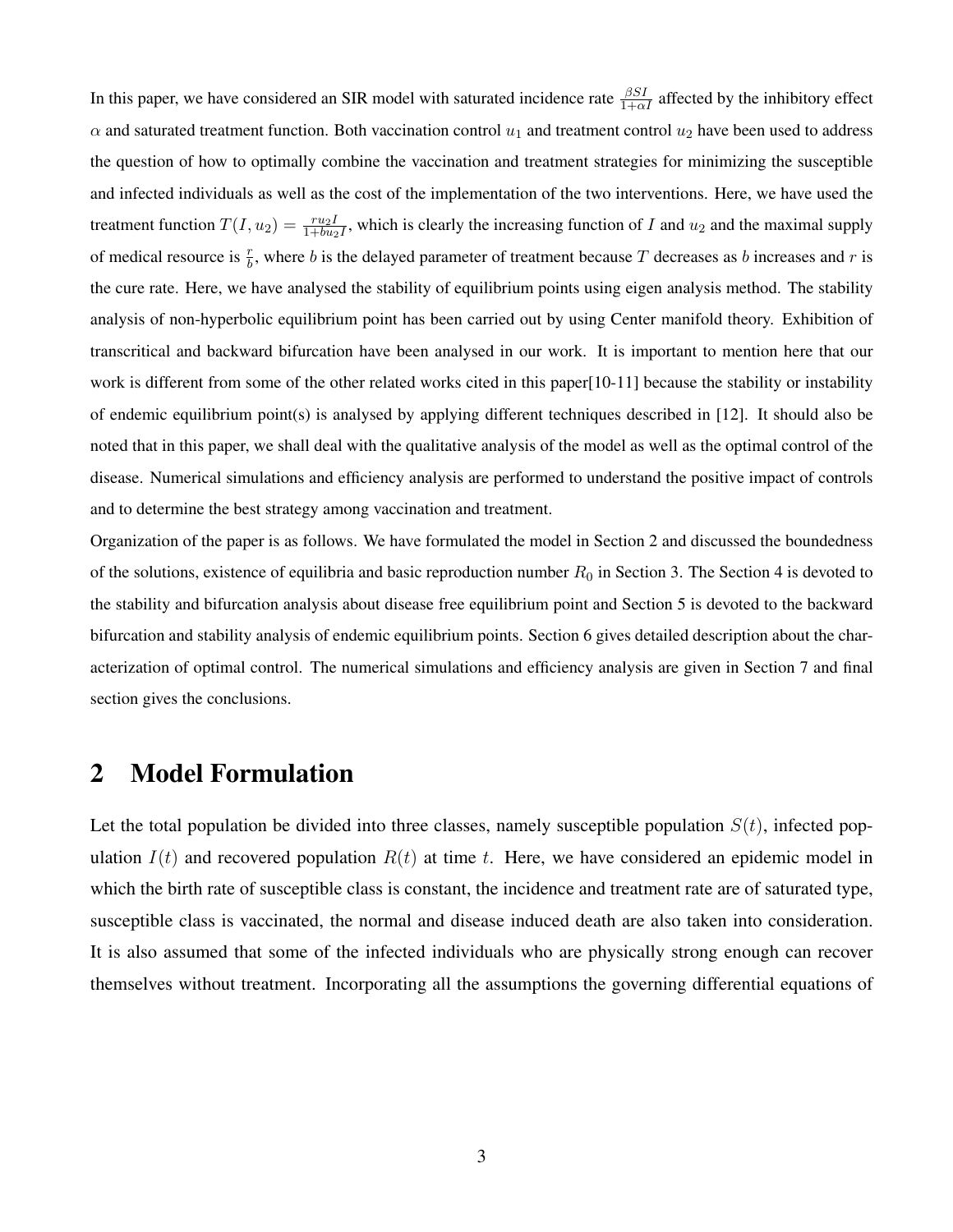the model can be written in the following form

<span id="page-3-0"></span>
$$
\begin{cases}\n\frac{dS}{dt} &= A - \frac{\beta SI}{1 + \alpha I} - dS - u_1 S \\
\frac{dI}{dt} &= \frac{\beta SI}{1 + \alpha I} - (d + \delta + \gamma)I - \frac{r u_2 I}{1 + b u_2 I} \\
\frac{dR}{dt} &= \frac{r u_2 I}{1 + b u_2 I} + \gamma I + u_1 S - dR\n\end{cases}
$$
\n(1)

with initial conditions  $S(0) \ge 0$ ,  $I(0) \ge 0$ ,  $R(0) \ge 0$ . Parameters used in the system (1) are non-negative and listed in Table 1.

| Parameters     | Interpretations                                        |  |  |  |
|----------------|--------------------------------------------------------|--|--|--|
| $\overline{A}$ | Recruitment rate of the population.                    |  |  |  |
| B              | Transmission rate.                                     |  |  |  |
| $\alpha$       | The parameter that measures the inhibitory factors.    |  |  |  |
| d.             | The natural mortality rate of the populations.         |  |  |  |
| $\delta$       | Disease induced death rate.                            |  |  |  |
| $\gamma$       | The natural recovery rate of the infected individuals. |  |  |  |
| r              | Cure rate.                                             |  |  |  |
| h              | Delayed parameter of treatment.                        |  |  |  |
| $u_1$          | The control variable, be the percentage of suscepti-   |  |  |  |
|                | ble individuals being vaccinated per unit of time.     |  |  |  |
| u <sub>2</sub> | The treatment control parameter.                       |  |  |  |

Table 1. Model parameters and their descriptions

Since the exact solution of the non linear autonomous system (1) is impossible to find, so we are analysing the qualitative behaviour of the solutions in the neighbourhood of the equilibrium points.

## 3 Boundedness of Solutions, Existence of the Equilibria and the Basic Reproduction Number

In this section we shall discuss the boundedness of the solutions and existence of the equilibrium points of system (1) for fixed value of control parameters  $u_1$  and  $u_2$ . We shall derive the basic reproduction number when the control parameters are taken as fixed.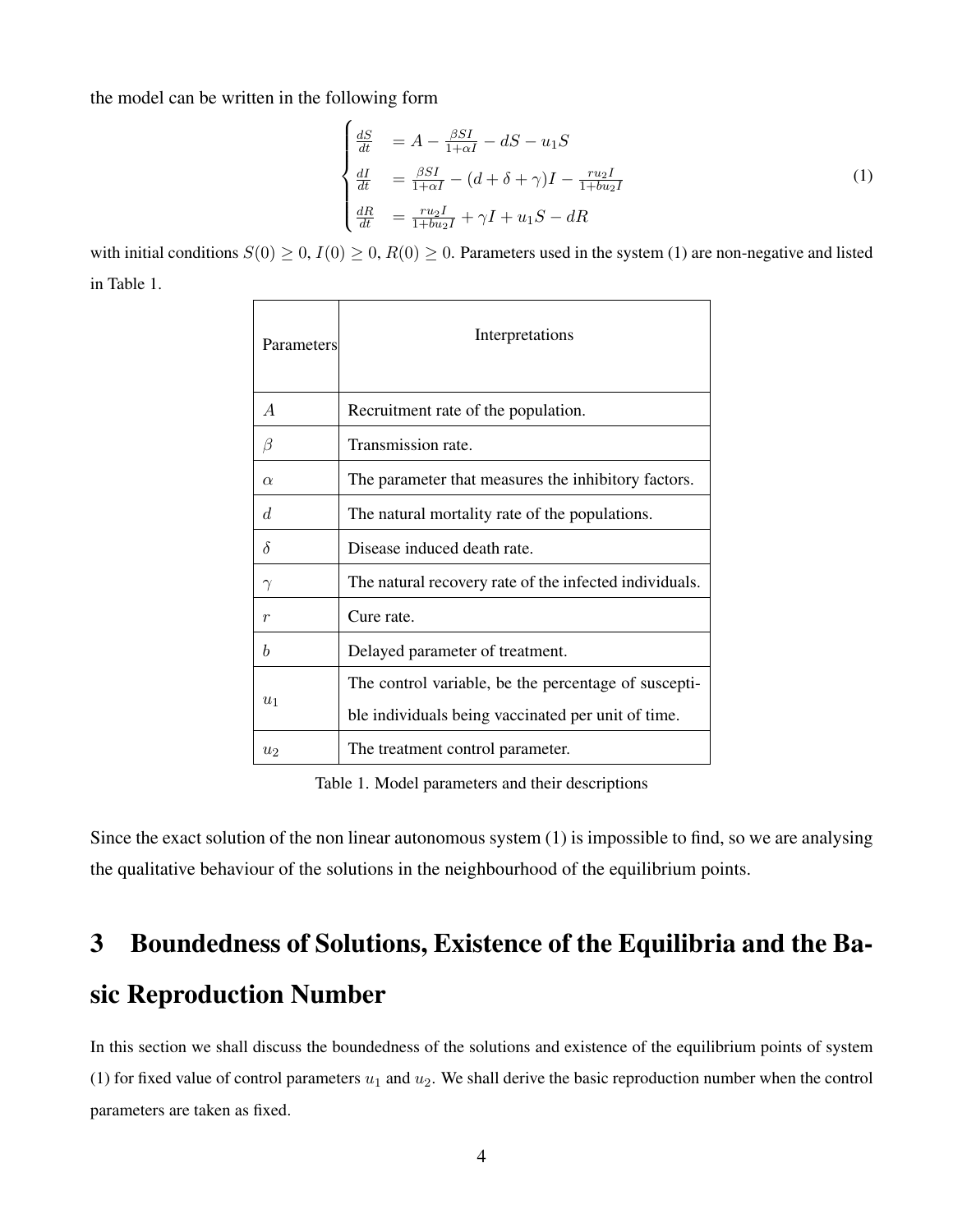**Lemma:** 1. *The region*  $D = \{(S, I, R) \in \mathbb{R}^3_+ / S + I + R \leq \frac{A}{d}\}$  $\frac{A}{d}$  } is a positively invariant set for the model (1).

*Proof.* : Let  $N = S + I + R$ . So,  $\frac{dN}{dt} = A - dN - \delta I \leq A - dN$ , integrating and taking  $limsup$  as  $t \to \infty$  we get  $\limsup_{t \to \infty}$  $N(t) \leq \frac{A}{d}$  $\frac{A}{d}$ . Hence the lemma is proved.  $\Box$ 

The system (1) has always the disease free equilibrium point (DFE)  $A_1(S_1, 0, R_1) = \begin{pmatrix} A & B_1 \end{pmatrix}$  $\frac{A}{d+u_1}$ , 0,  $\frac{u_1A}{d(d+u_1)}$  $d(d+u_1)$  $\setminus$ at which the population remains in the absence of disease. Therefore, the model (1) has a threshold parameter  $R_0$ , known as the basic reproduction number, which is defined as the number of secondary infection produced by a single infection in a completely susceptible population.

**Lemma: 2.** *The basic reproduction number for the model (1) is*  $R_0 = \frac{\beta A}{(d+u_1)(d+\delta)}$  $\frac{\beta A}{(d+u_1)(d+\delta+\gamma+ru_2)}$ .

*Proof.* : Here is only one infected compartment, that is, the variable I and the disease free equilibrium point is  $A_1$ . The basic reproduction number  $R_0$  is defined as the spectral radius of the next generation matrix  $F V^{-1}$  with small domain [13], where  $F = \left[ \begin{array}{c} \frac{\beta S}{(1+\alpha)} \end{array} \right]$  $\setminus$ 1  $\int_{\beta A}$  $\setminus$ and  $V = \left[ \int d + \delta + \gamma + \frac{r u_2}{(1 + b u_2)} \right]$  $\setminus$ 1 = =  $\overline{(1+\alpha I)^2}$  $\overline{d+u_1}$  $\overline{(1+bu_2I)^2}$  $1\times1$  $1\times1$  $1\times1$  $DFE$  $DFE$  $\sqrt{ }$  $\setminus$ . Thus,  $R_0$  of the model is  $\frac{\beta A}{(d+u_1)(d+\delta+\gamma+ru_2)}$ .  $d + \delta + \gamma + ru_2$  $1\times1$ Hence the lemma is proved.  $\Box$ 

The existence of the endemic equilibrium point(s) can be determined by the relation  $S = \frac{ru_2(1+\alpha I)}{\beta(1+bu_2I)} + \frac{(d+\delta+\gamma)(1+\alpha I)}{\beta} = \frac{A(1+\alpha I)}{\beta I + (d+u_1)(1+\gamma)}$  $\frac{A(1+ \alpha I)}{\beta I + (d+u_1)(1+ \alpha I)}$ . Thus, the compartment I of the equilibrium point  $(S, I, R)$ must satisfy the equation

$$
H(I) = 0,\t\t(2)
$$

where  $H(I) \equiv \frac{A}{\beta I + (d+u_1)(1+\alpha I)} - \frac{ru_2}{\beta(1+bu_2I)} - \frac{d+\delta+\gamma}{\beta}$  $\frac{\delta+\gamma}{\beta}.$ By simplifying the equation (2), we get

$$
C_1 I^2 + C_2 I + C_3 = 0,\t\t(3)
$$

where 
$$
C_1 = bu_2(d + \delta + \gamma)\{\beta + \alpha(d + u_1)\},
$$
  
\n $C_2 = bu_2\{(d + u_1)(d + \delta + \gamma) - \beta A\} + (d + \delta + \gamma + ru_2)\{\beta + \alpha(d + u_1)\},$   
\n $C_3 = (d + u_1)(d + \delta + \gamma + ru_2)(1 - R_0).$ 

Here, the coefficient  $C_1$  is always positive and the sign of  $C_3$  depends only on the value of  $R_0$ . Thus, we have (1) If  $R_0 > 1$ , then only one endemic equilibrium point  $(S^*, I^*, R^*)$  exists.

(2) If  $C_2 > 0$  and  $R_0 < 1$ , then there is no endemic equilibrium point.

(3) If  $C_2 < 0$ ,  $C_2^2 - 4C_1C_3 > 0$  and  $R_0 < 1$ , then two endemic equilibrium points  $(S_1^*, I_1^*, R_1^*)$  and  $(S_2^*, I_2^*, R_2^*)$ exist with  $I_1^* < I_2^*$ .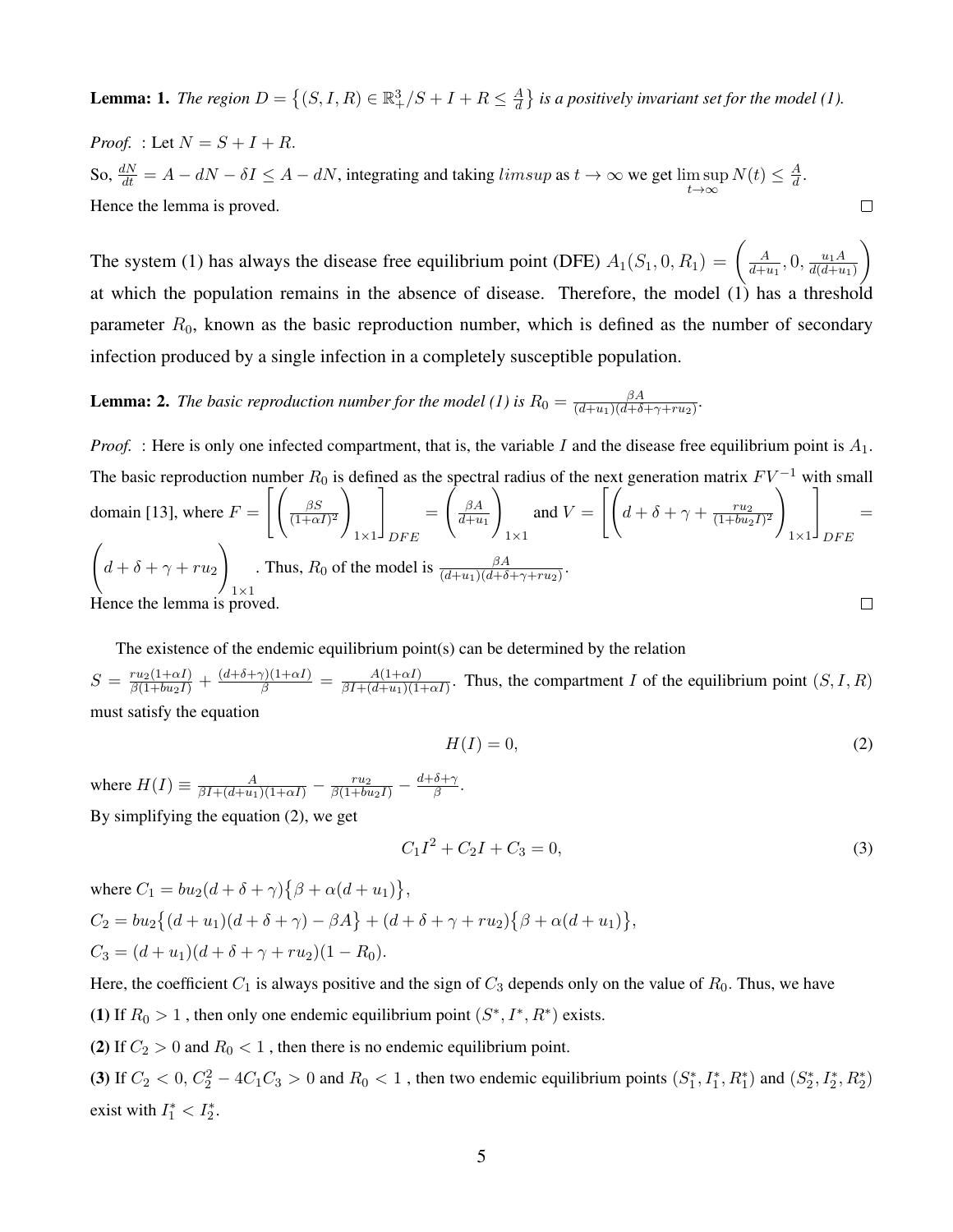### 4 Stability and Bifurcation Analysis at DFE

In this section we shall investigate the stability and transcritical bifurcation at the disease free equilibrium point(DFE) for fixed vaccination and treatment control. Here, the variational matrix corresponding to the system [\(1\)](#page-3-0) is

$$
J(S, I, R) = \begin{pmatrix} -\frac{\beta I}{1 + \alpha I} - d - u_1 & -\frac{\beta S}{(1 + \alpha I)^2} & 0\\ \frac{\beta I}{1 + \alpha I} & \frac{\beta S}{(1 + \alpha I)^2} - (d + \delta + \gamma) - \frac{ru_2}{(1 + bu_2 I)^2} & 0\\ u_1 & \frac{ru_2}{(1 + bu_2 I)^2} + \gamma & -d \end{pmatrix}.
$$
 (4)

 $\Box$ 

**Theorem 1.** If  $R_0 < 1$  then the disease free equilibrium point  $A_1$  is asymptotically stable and if  $R_0 > 1$  then it is *unstable.*

*Proof.* : The characteristic roots of the variational matrix (4) at the disease free equilibrium point  $A_1$  are  $-d$ ,  $-(d+$ u<sub>1</sub>) and  $(d + \delta + \gamma + ru_2)(R_0 - 1)$ . Therefore,  $A_1$  is asymptotically stable when  $R_0 < 1$  and is unstable when  $R_0 > 1$ .

Hence the theorem is proved.

**Theorem 2.** For  $R_0 = 1$ ,  $A_1$  is asymptotically stable if  $(d + \delta + \gamma + ru_2) \{\beta + (d + u_1)\alpha\} < (d + u_1) r b u_2^2$  and is  $\textit{unstable if } (d + \delta + \gamma + r u_2) \big\{ \beta + (d + u_1) \alpha \big\} > (d + u_1) r b u_2^2.$ 

*Proof.* : For  $R_0 = 1$ , the eigen values of the variational matrix (4) at the equilibrium point  $A_1(S_1, 0, R_1)$  are  $0, -(d + u_1), -d$ . So,  $A_1$  is a non-hyperbolic equilibrium point and Centre manifold theory will be applied to determine its stability.

Putting  $S' = S - S_1$ ,  $I' = I$ ,  $R' = R - R_1$  in the system [\(1\)](#page-3-0) and using Taylor's expansion we get (omitting the 'dash' sign)  $\overline{1}$ 

$$
\frac{dX}{dt} = BX + F(S, I, R),
$$
\n
$$
\text{where } B = \begin{pmatrix}\n-(d+u_1) & -\frac{\beta A}{d+u_1} & 0 \\
0 & 0 & 0 \\
u_1 & (ru_2 + \gamma) & -d\n\end{pmatrix}, X = \begin{pmatrix}\nS \\
I \\
R\n\end{pmatrix}, F(S, I, R) = \begin{pmatrix}\n-\beta SI + \alpha \beta S_1 I^2 \\
\beta SI + (rbu_2^2 - \alpha \beta S_1)I^2 \\
-rbu_2^2 I^2\n\end{pmatrix}.
$$
\n(5)

(Neglecting the terms of order  $\geq$  3)

Now, we construct a matrix 
$$
P = \begin{pmatrix} \beta Ad & 1 & 0 \\ -d(d+u_1)^2 & 0 & 0 \\ u_1 \beta A - (ru_2 + \gamma)(d+u_1)^2 & -1 & 1 \end{pmatrix}
$$
 so that  $P^{-1}BP = diag\left(0, -(d+u_1), -d\right)$ .  
By using the transformation  $X = PY$ , where  $Y = \begin{pmatrix} S' \\ I' \\ R' \end{pmatrix}$ , the system (5) can be transformed into the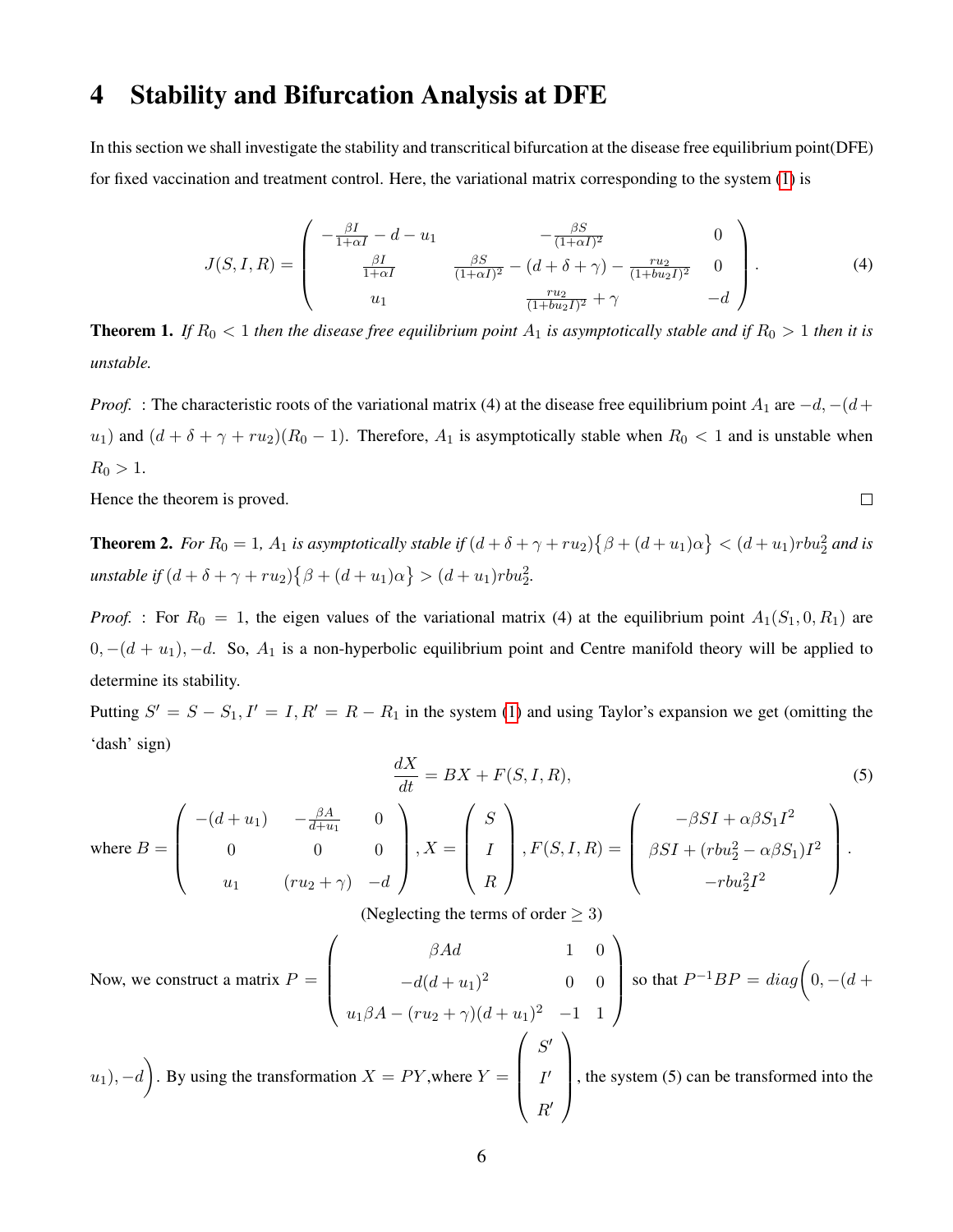form (omitting the 'dash' sign)

<span id="page-6-0"></span>
$$
\begin{cases}\n\frac{dS}{dt} &= 0 + g_{11}(S, I, R) \\
\frac{dI}{dt} &= -(d + u_1)I + g_{22}(S, I, R) \\
\frac{dR}{dt} &= -dR + g_{33}(S, I, R)\n\end{cases}
$$
\n(6)

where  $g_{11}(S, I, R) = A_{11}S^2 + B_{11}SI$ ,  $g_{22}(S, I, R) = A_{22}S^2 + B_{22}SI$ ,  $g_{33}(S, I, R) = A_{33}S^2 + B_{33}SI$ , with  $A_{11} = \left\{\beta^2 A + (d+u_1)\alpha \beta A - (d+u_1)^2 r b u_2^2\right\} d.$ 

By the Centre manifold theory [14], there exists a centre manifold of the system [\(6\)](#page-6-0) which can be expressed by  $W^c(0) = \{(S, I, R)/I = h_1(S), R = h_2(S)$  for  $S < \delta\}$ , where  $\delta(> 0)$  is some number and  $h_1(0) = h_2(0)$  $(0, Dh_1(0) = Dh_2(0) = 0$ . To compute the centre manifold  $W^c(0)$ , we assume that  $I = h_1(S) = h_{11}S^2 + h_{12}S^3 +$ ..........,  $R = h_2(S) = h_{21}S^2 + h_{22}S^3 + \dots$  So from the Local Centre manifold theorem we have the flow on the centre manifold  $W<sup>c</sup>(0)$  defined by the differential equation

$$
\frac{dS}{dt} = A_{11}S^2 + \frac{A_{11}B_{11}}{(d+u_1)}S^3 + \frac{A_{22}B_{11}(B_{22} - 2A_{11})}{(d+u_1)^2}S^4 + \dots \tag{7}
$$

Now, by the condition  $R_0 = 1$ , we get after simplification that  $A_{11} = d(d+u_1) \Big[ (d+\delta + \gamma + ru_2) \big\{ \beta + (d+\delta) \big\}$  $|u_1|\alpha\} - (d+u_1)rbu_2^2\big]$ . The system will be stable and unstable according as  $A_{11} < 0$  and  $A_{11} > 0$  respectively. Hence the theorem is proved.  $\Box$ 

Note: Other components  $B_{11}$ ,  $A_{22}$ ,  $B_{22}$ ,  $A_{33}$  and  $B_{33}$  are not derived here as they are not in use.

**Theorem 3.** *If*  $R_0 < 1$  *and*  $\alpha \geq bu_2$  *then the disease free equilibrium point*  $A_1$  *is globally asymptotically stable.* 

*Proof.* : We rewrite the system (1) in  $(S, I)$  plane as given below

$$
\begin{cases}\n\frac{dS}{dt} &= A - \frac{\beta SI}{1 + \alpha I} - dS - u_1 S \equiv F(S, I) \\
\frac{dI}{dt} &= \frac{\beta SI}{1 + \alpha I} - (d + \delta + \gamma)I - \frac{ru_2 I}{1 + bu_2 I} \equiv G(S, I).\n\end{cases}
$$
\n(8)

Now considering the Dulac function  $B(S, I) = \frac{1 + bu_2 I}{SI}$ , we get

$$
\frac{\partial (BF)}{\partial S} + \frac{\partial (BG)}{\partial I} = -\frac{A(1 + bu_2I)}{IS^2} - \frac{(d + \delta + \gamma)bu_2}{S} - \frac{\beta(\alpha - bu_2)}{(1 + \alpha I)^2}.
$$

Thus the DFE is globally asymptotically stable if  $\alpha \geq bu_2$ . Hence the theorem is proved.

In other words DFE is globally asymptotically stable if the inhibitory coefficient exceeds a value that is the product of delayed parameter of treatment and the treatment control.

 $\Box$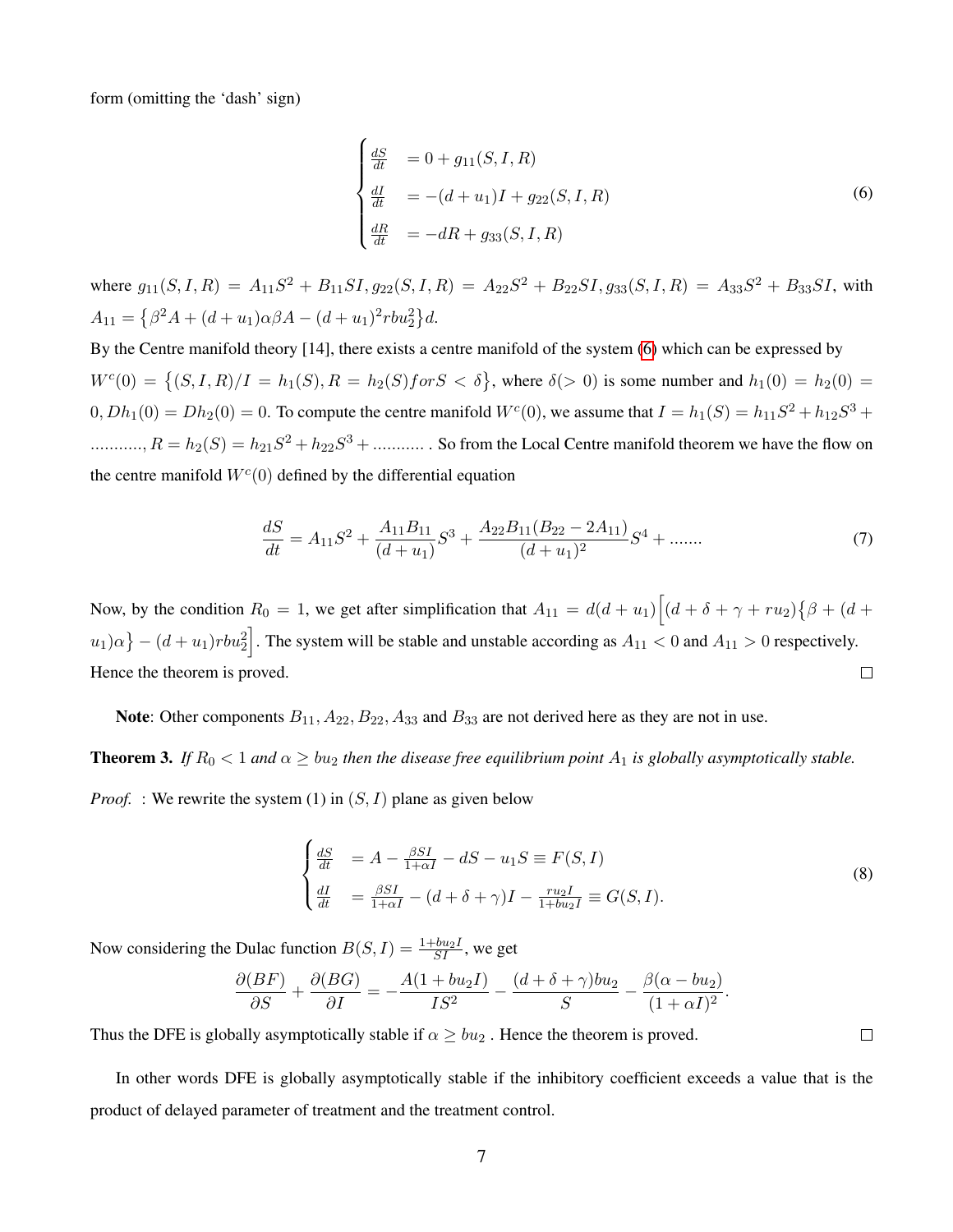**Theorem 4.** *If*  $\beta A > (d+u_1)(d+\delta+\gamma)$ , then the system (1) experiences a transcritical bifurcation at  $A_1$  as  $u_2$ varies through the bifurcation value  $u_2^0 = \frac{\beta A}{r(d+u_1)} - \frac{d+\delta+\gamma}{r}$  $\frac{o+\gamma}{r}$ .

Proof. Let 
$$
f(S, I, R; u_2) = \begin{pmatrix} A - \frac{\beta SI}{1 + \alpha I} - dS - u_1 S \\ \frac{\beta SI}{1 + \alpha I} - (d + \delta + \gamma)I - \frac{r u_2 I}{1 + b u_2 I} \\ \frac{r u_2 I}{1 + b u_2 I} + \gamma I + u_1 S - dR \end{pmatrix}
$$
,  $u_2^0 = \frac{\beta A}{r(d + u_1)} - \frac{d + \delta + \gamma}{r}$ .  
So,  $Df(A_1, u_2^0) = \begin{pmatrix} -(d + u_1) & -\frac{\beta A}{d + u_1} & 0 \\ 0 & 0 & 0 \\ u_1 & \frac{\beta A}{d + u_1} - (d + \delta) & -d \end{pmatrix}$ . Clearly,  $f(A_1, u_2^0) = 0$  and  $Df(A_1, u_2^0)$  has a simple

eigen value  $\lambda = 0$ . Thus, we shall use Sotomayor theorem [14] to establish the existence of transcritical bifurcation.

Now, a eigen vector of  $Df(A_1, u_2^0)$  corresponding to the eigen value  $\lambda = 0$  is  $V =$  $\sqrt{ }$  $\overline{\phantom{a}}$ 1  $-\frac{(d+u_1)^2}{\beta A}$  $\beta A$  $\frac{(d+\delta)(d+u_1)^2}{\beta Ad}-1$  $\setminus$ and and and and solution of the same of the same of the same of the same of the same of the same of the same of the same of the same of the same of the same of the same of the same of the same of the same of the same of th a eigen vector of  $(Df(A_1, u_2^0))^T$  corresponding to the eigen value  $\lambda = 0$  is  $W =$  $\left( \begin{array}{c} \Lambda \\ \end{array} \right)$ 0 1 1  $\Bigg\}$ . Let  $f_{u_2}$  denote the  $\sqrt{ }$ 0  $\setminus$ 

vector of partial derivatives of the components of f with respect of  $u_2$ . Thus  $f_{u_2}$  =  $\overline{\phantom{a}}$  $-\frac{rI}{(1+h)}$  $\overline{(1+bu_2I)^2}$ rI  $\sqrt{(1+bu_2I)^2}$ and so

 $f_{u_2}(A_1, u_2^0) =$  $\sqrt{ }$  $\overline{\phantom{a}}$ 0 0 0  $\setminus$  $\Bigg\}$ .

Therefore,  $W^{T} f_{u_2}(A_1, u_2^0) = 0$ ,  $W^T\big(Df_{u_2}(A_1,u_2^0)V\big)=\left(\begin{array}{c} \frac{r(d+u_1)^2}{\beta A} \end{array}\right)\neq\mathbf{0}$  and  $W^T(D^2f(A_1,u_2^0)(V,V)) = 2(d+u_1)^2\left(-\frac{1}{A} - \frac{\alpha(d+u_1)}{\beta A} + \frac{b}{r} + \frac{b(d+\delta+\gamma)^2(d+u_1)^2}{rA^2\beta^2} - \frac{2b(d+\delta+\gamma)(d+u_1)}{rA\beta}\right) \neq 0.$ Therefore, all the conditions for transcritical bifurcation in Sotomayor theorem are satisfied. Hence, the system (1)

experiences a transcritical bifurcation at the equilibrium point  $A_1$  as the parameter  $u_2$  varies through the bifurcation value  $u_2 = u_2^0$ . Hence the theorem is proved.  $\Box$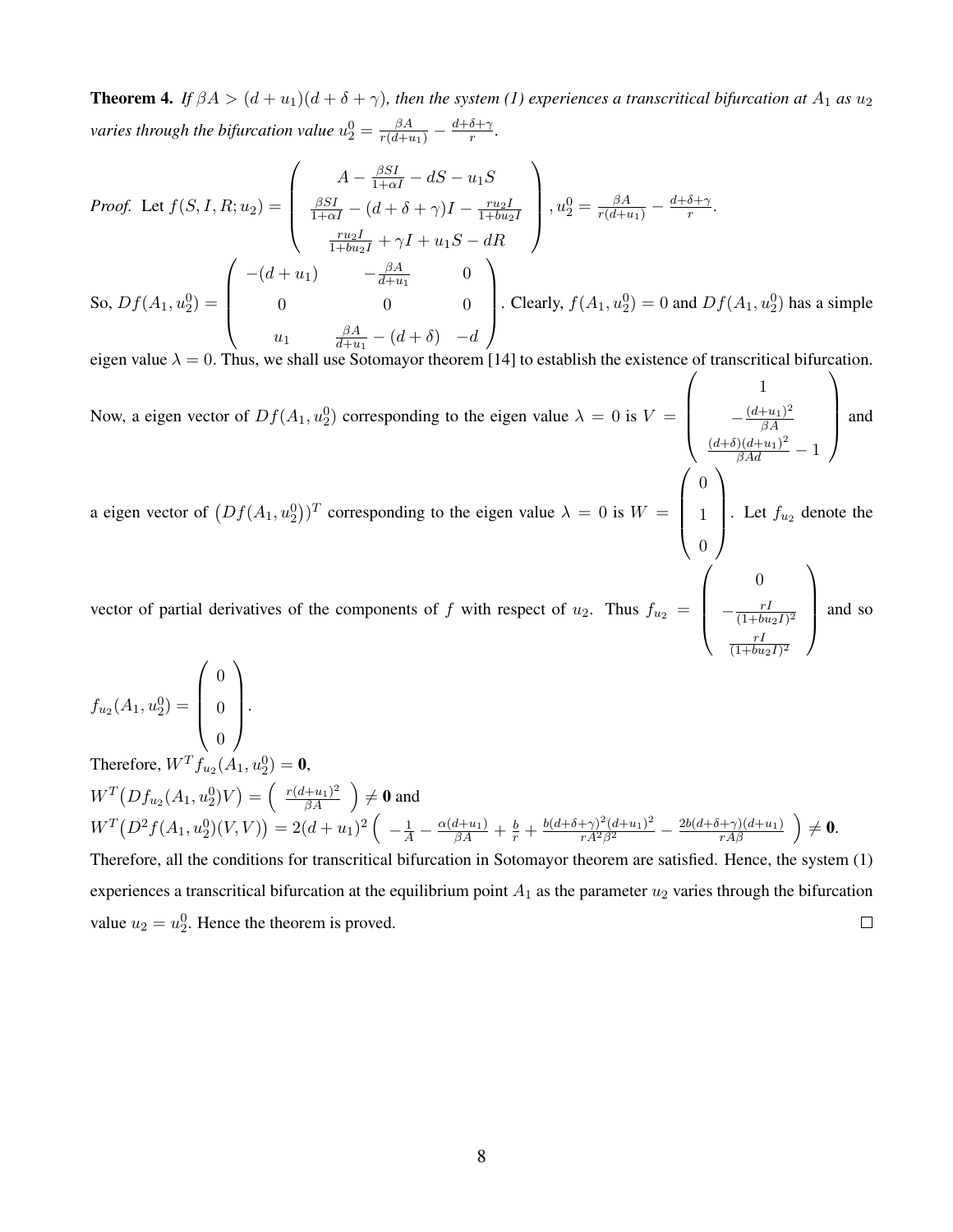#### 5 Backward Bifurcation and Stability Analysis of Endemic Equilib-

#### ria

In this section, we shall analyse the stability and the bifurcation behaviour at endemic equilibrium point by assuming that two controls  $u_1$  and  $u_2$  are constant. We have already proved that DFE is stable if  $R_0 < 1$  and is unstable if  $R_0 > 1$ . Here, we shall establish that the bifurcating endemic equilibrium exists for  $R_0 < 1$ , which implies that the backward bifurcation occurs. Now, we shall obtain the necessary and sufficient condition on model parameters for the existence of backward bifurcation.

**Theorem 5.** *The system (1) has a backward bifurcation at*  $R_0 = 1$  *if and only if*  $(ru_2 + d + \delta + \gamma)(ru_2 + d + \delta + \gamma)$  $\gamma + \alpha A$ )  $< bru_2^2 A$ .

*Proof.* : In Section 3, we have seen that the infected component I of endemic equilibrium points are the roots of the equation (3). Again, from Lemma 2 we can express  $\beta$  as  $\frac{R_0(d+u_1)(d+\delta+\gamma+ru_2)}{4}$  $\frac{a+b+\gamma+ru_2}{A}$ . Now, we substitute  $\beta$  in the coefficients of equation (3) and rewrite equation (3) as

$$
C_1I^2 + C_2I + C_3 = 0,
$$

where  $C_1 = \frac{b u_2 (d+\delta+\gamma)(d+u_1) \{R_0 (d+\delta+\gamma+r u_2)+\alpha A\}}{A}$  $\frac{R_0(d + \delta + \gamma + ru_2) + \alpha A_1}{A}, C_2 = bu_2(d + u_1)\{(d + \delta + \gamma) - R_0(d + \delta + \gamma + ru_2)\} +$  $(d+\delta+\gamma+ru_2)(d+u_1)\{R_0(d+\delta+\gamma+ru_2)+\alpha A\}$  $A_A^{(R_0(a + \delta + \gamma + ru_2) + \alpha A)}$  and  $C_3 = (d + u_1)(d + \delta + \gamma + ru_2)(1 - R_0)$ .

To obtain a necessary and sufficient condition on the model parameters such that backward bifurcation occurs we have to compute the value of  $\left[\frac{\partial I}{\partial R}\right]$  $\overline{\partial R_0}$ i . Now, differentiating the equation (3) implicitly with respect to  $R_0$  we  $R_0=1, I=0$ obtain

$$
\left[\frac{\partial I}{\partial R_0}\right]_{R_0=1, I=0} = \frac{A(d+\delta+\gamma+ru_2)}{(d+\delta+\gamma+ru_2)(d+\delta+\gamma+ru_2+\alpha A)-bra_2^2 A}.
$$

The system (1) has a backward bifurcation at  $R_0 = 1$  if and only if the value of the slope  $\left[\frac{\partial I}{\partial R}\right]$  $\partial R_0$ i  $R_{0}=1, I=0$  of the curve  $I = I(R_0)$  is less than zero. Hence we obtain the necessary and sufficient condition for backward bifurcation in the form  $(ru_2 + d + \delta + \gamma)(ru_2 + d + \delta + \gamma + \alpha A) < br{u_2^2}A$ .

Hence the theorem is proved.

 $\Box$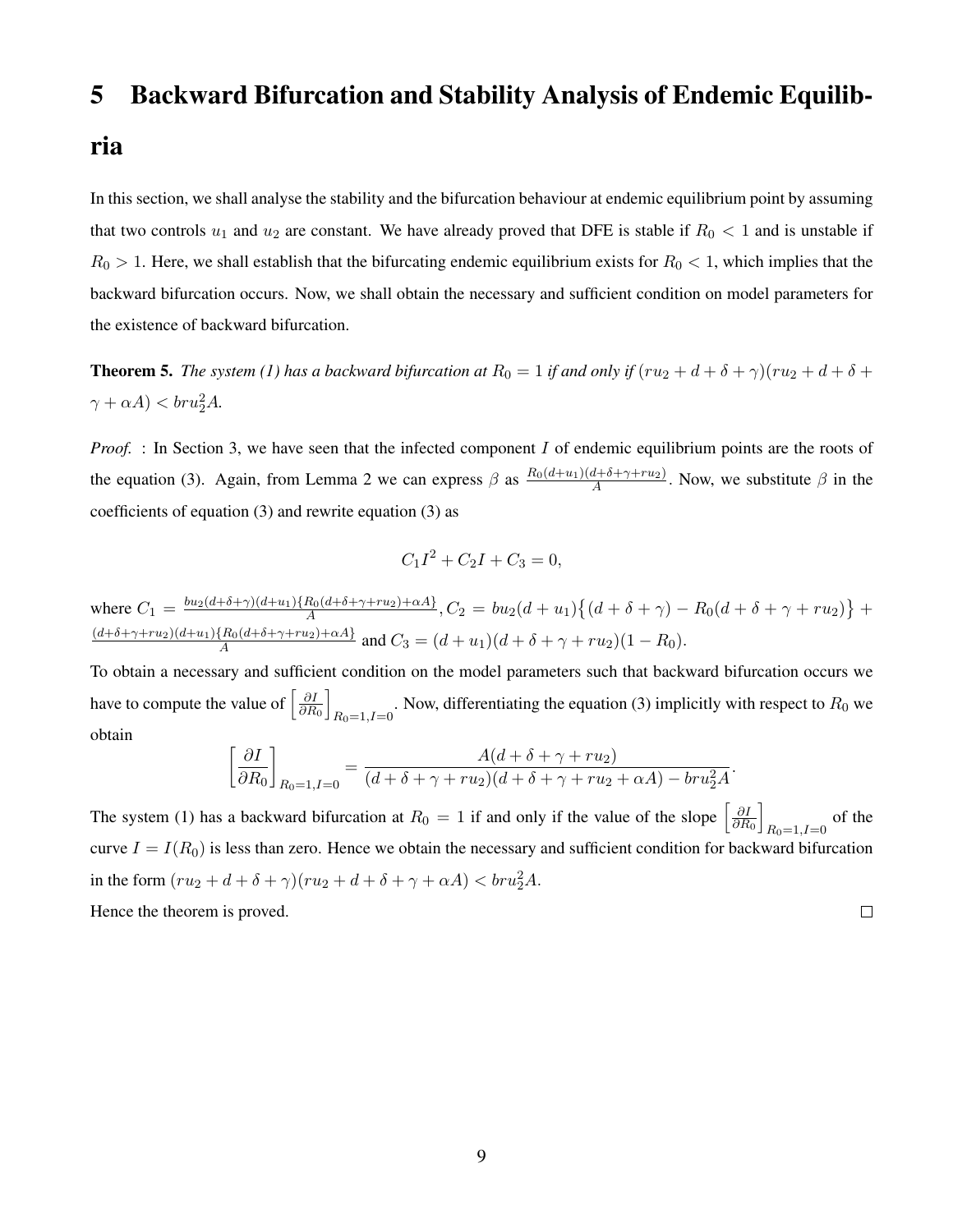

Figure 1: Backward bifurcation curve for the parametric values  $A = 11, \alpha = 0.5, d = 0.000039, \gamma =$  $0.08, \delta = 0.02, r = 0.4, b = 2.21, u_1 = 0.5, u_2 = 0.5.$ 

So, there is a real number  $R_0^* < 1$  for which two endemic equilibria exist for  $R_0^* < R_0 < 1$  if the condition in Theorem 5 holds. Now, we shall focus on the stability analysis of the endemic equilibrium point(s) for different values of  $R_0$  and we shall prove in the following theorem that the locally asymptotically stable DFE co-exists with a locally asymptotically stable endemic equilibrium point when  $R_0 < 1$ .

**Theorem 6.** If  $R_0 > 1$  and  $\beta \ge max\{rbu_2^2, r\alpha u_2\}$ , then the system (1) has a unique endemic equilibrium point  $(S^*,I^*,R^*)$  *that is locally asymptotically stable. On the other hand if*  $R_0^* < R_0 < 1$  *and*  $(ru_2 + d + \delta + \gamma)(ru_2 + d + \delta + \gamma)$  $d+\delta+\gamma+\alpha A) < br{u_2^2}A$  , then the system (1) has two endemic equilibrium points. The one with the smaller *number of infecteds,*  $(S_1^*, I_1^*, R_1^*)$ , is unstable, while the other, with a higher number of infecteds,  $(S_2^*, I_2^*, R_2^*)$ , is *locally asymptotically stable if*  $\beta \geq max\{rbu_2^2, r\alpha u_2\}$ *.* 

*Proof.* We have the following characteristic equation of the variational matrix (4) at the endemic equilibrium point  $(S, I, R)$ .

$$
\begin{vmatrix}\n-\frac{\beta I}{1+\alpha I} - d - u_1 - \lambda & -\frac{\beta S}{(1+\alpha I)^2} & 0 \\
\frac{\beta I}{1+\alpha I} & \frac{\beta S}{(1+\alpha I)^2} - (d + \delta + \gamma) - \frac{ru_2}{(1+bu_2 I)^2} - \lambda & 0 \\
u_1 & \frac{ru_2}{(1+bu_2 I)^2} + \gamma & -d - \lambda\n\end{vmatrix} = 0,
$$

or equivalently,

$$
(\lambda + d) \begin{vmatrix} -\frac{\beta I}{1 + \alpha I} - d - u_1 - \lambda & -\frac{\beta S}{(1 + \alpha I)^2} \\ \frac{\beta I}{1 + \alpha I} & \frac{\beta S}{(1 + \alpha I)^2} - (d + \delta + \gamma) - \frac{r u_2}{(1 + b u_2 I)^2} - \lambda \end{vmatrix} = 0.
$$

So, one of the three eigen values of the variational matrix is  $-d$ . The remaining eigen values are the solutions of the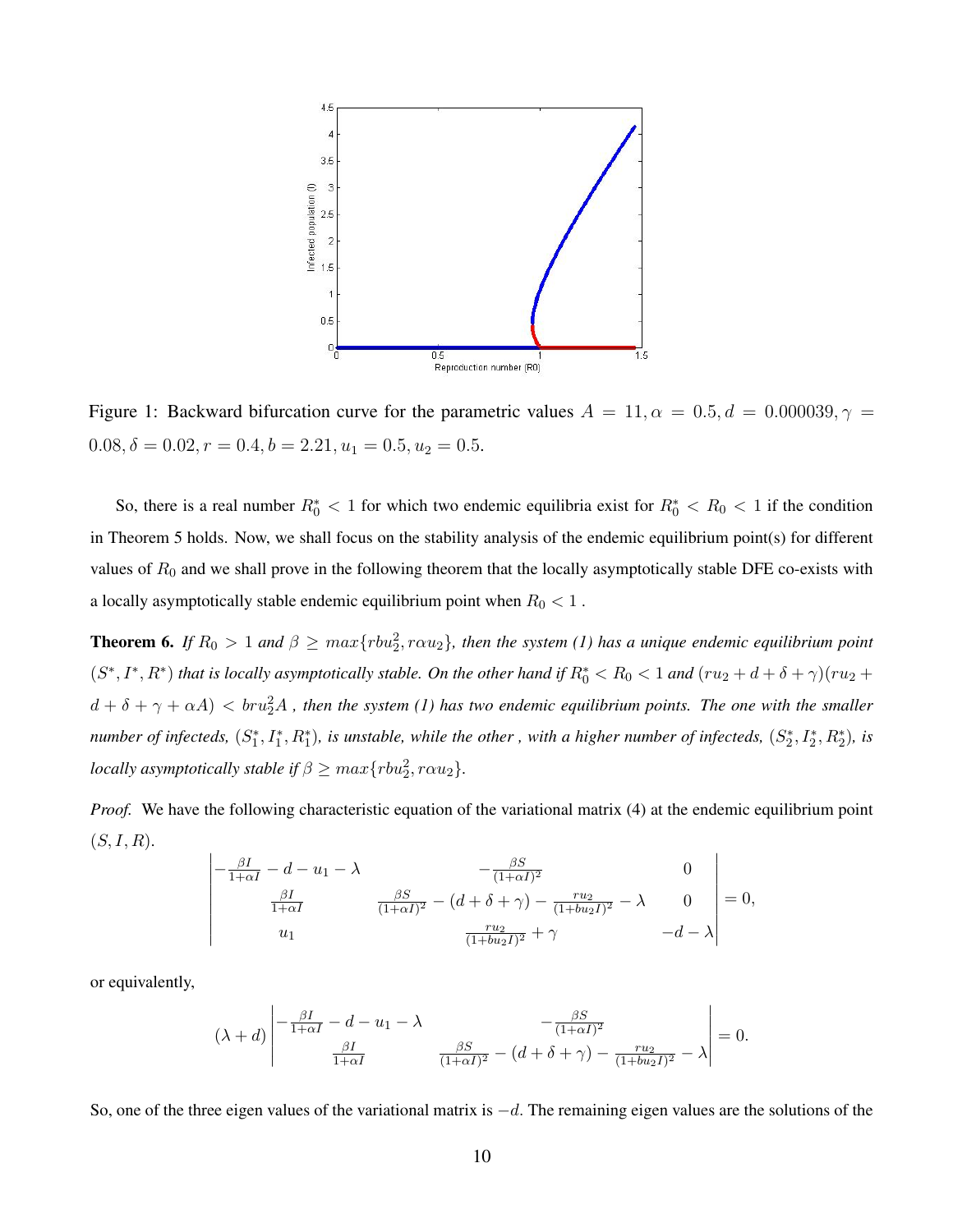equation  $G(\lambda) = 0$ ,

where

$$
G(\lambda) \equiv \begin{vmatrix} -\frac{\beta I}{1+\alpha I} - d - u_1 - \lambda & -\frac{\beta S}{(1+\alpha I)^2} \\ \frac{\beta I}{1+\alpha I} & \frac{\beta S}{(1+\alpha I)^2} - (d + \delta + \gamma) - \frac{r u_2}{(1+b u_2 I)^2} - \lambda \end{vmatrix}
$$

.

So,

$$
G(0) = \begin{vmatrix} -\frac{\beta I}{1 + \alpha I} - d - u_1 & -\frac{\beta S}{(1 + \alpha I)^2} \\ \frac{\beta I}{1 + \alpha I} & \frac{\beta S}{(1 + \alpha I)^2} - (d + \delta + \gamma) - \frac{r u_2}{(1 + b u_2 I)^2} \end{vmatrix}.
$$

Again, we know from (2) that the component I of the endemic equilibrium point(s) are the solutions of the equation  $H(I) = 0$  and  $H(0) = \left(\frac{d+\delta+\gamma+ru_2}{\beta}\right)(R_0-1)$ . Thus,  $R_0 > 1$  if and only if  $H(0) > 0$  and  $R_0 < 1$  if and only if  $H(0) < 0$ . Now, we shall derive the relation between  $G(0)$  and  $H'(I)$ . Differentiating  $H(I)$  with respect to I, we get  $H'(I) \equiv \frac{rbu_2^2}{\beta(1+bu_2I)^2} - \frac{A\{\beta+\alpha(d+u_1)\}}{\{\beta I+(1+\alpha I)(d+u_1)}}$  $\frac{A\{\beta+\alpha(a+u_1)\}}{\{\beta I+(1+\alpha I)(d+u_1)\}^2}.$ 

Now,

$$
G(0) = \begin{vmatrix} -\frac{\beta I}{1+\alpha I} - d - u_1 & -\frac{\beta S}{(1+\alpha I)^2} \\ \frac{\beta I}{1+\alpha I} & \frac{rbu_2^2 I}{(1+bu_2 I)^2} - \frac{\alpha \beta SI}{(1+\alpha I)^2} \\ -\frac{\beta I}{1+\alpha I} - d - u_1 & -\frac{\beta S}{(1+\alpha I)^2} \\ -d - u_1 & \frac{rbu_2^2 I}{(1+bu_2 I)^2} - \frac{\beta S}{1+\alpha I} \end{vmatrix}
$$
  
=  $(-\frac{A}{S}) \begin{vmatrix} 1 & \frac{\beta A}{\{\beta I + (d+u_1)(1+\alpha I)\}^2} \\ -(d+u_1) & \frac{rbu_2^2 I}{(1+bu_2 I)^2} - \frac{\beta S}{1+\alpha I} \\ -(d+u_1) & \frac{\beta A}{(1+bu_2 I)^2} - \frac{\beta A}{\beta I + (d+u_1)(1+\alpha I)} \end{vmatrix} = (-\frac{\beta A I}{S}) H'(I).$ 

So, we have  $G(0) > 0$  if and only if  $H'(I) < 0$  and  $G(0) < 0$  if and only if  $H'(I) > 0$ .

Now, we shall discuss two cases.

**Case I:** Suppose  $R_0 > 1$ . Then  $H(0) > 0$ . We have already proved in Section 3 that when  $R_0 > 1$  then only one endemic equilibrium point  $(S^*, I^*, R^*)$  exists. Since  $H(0) > 0$ , hence  $H(I)$  should decrease in some neighbourhood of  $I^*$ . Thus, in this case  $H'(I^*) < 0$  and so  $G(0) > 0$ . Again, we know that one of the eigen values of the variational matrix is  $-d$  and the remaining eigen values are the solutions of the equation  $G(\lambda) = 0$  i.e. the equation  $\lambda^2 + K_1 \lambda + K_2 = 0$ , where  $K_1 = 2d + \delta + \gamma + u_1 + \frac{ru_2}{(1 + huv_1)}$  $\frac{ru_2}{(1+bu_2I)^2} + \frac{\beta I}{1+\alpha I} - \frac{\beta S}{(1+\alpha I)}$  $\frac{\beta S}{(1+\alpha I)^2}$  and  $K_2 = G(0)$ . By using the relation  $S = \frac{ru_2(1+\alpha I)}{\beta(1+bu_2 I)} + \frac{(d+\delta+\gamma)(1+\alpha I)}{\beta}$  $\frac{g(1+\alpha t)}{\beta}$ ,  $K_1$  is simplified as

$$
K_1 = d + u_1 + \frac{\alpha \beta SI}{(1 + \alpha I)^2} + \frac{\beta I}{1 + \alpha I} - \frac{rbu_2^2 I}{(1 + bu_2 I)^2} \ge d + u_1 + \frac{\alpha \beta SI}{(1 + \alpha I)^2} + \frac{\beta I}{1 + \alpha I} - \frac{rbu_2^2 I}{1 + bu_2 I}
$$
  
=  $d + u_1 + \frac{\alpha \beta SI}{(1 + \alpha I)^2} + \frac{I}{(1 + \alpha I)(1 + bu_2 I)} \{(\beta - rbu_2^2) + (\beta bu_2 - \alpha rbu_2^2)I\}.$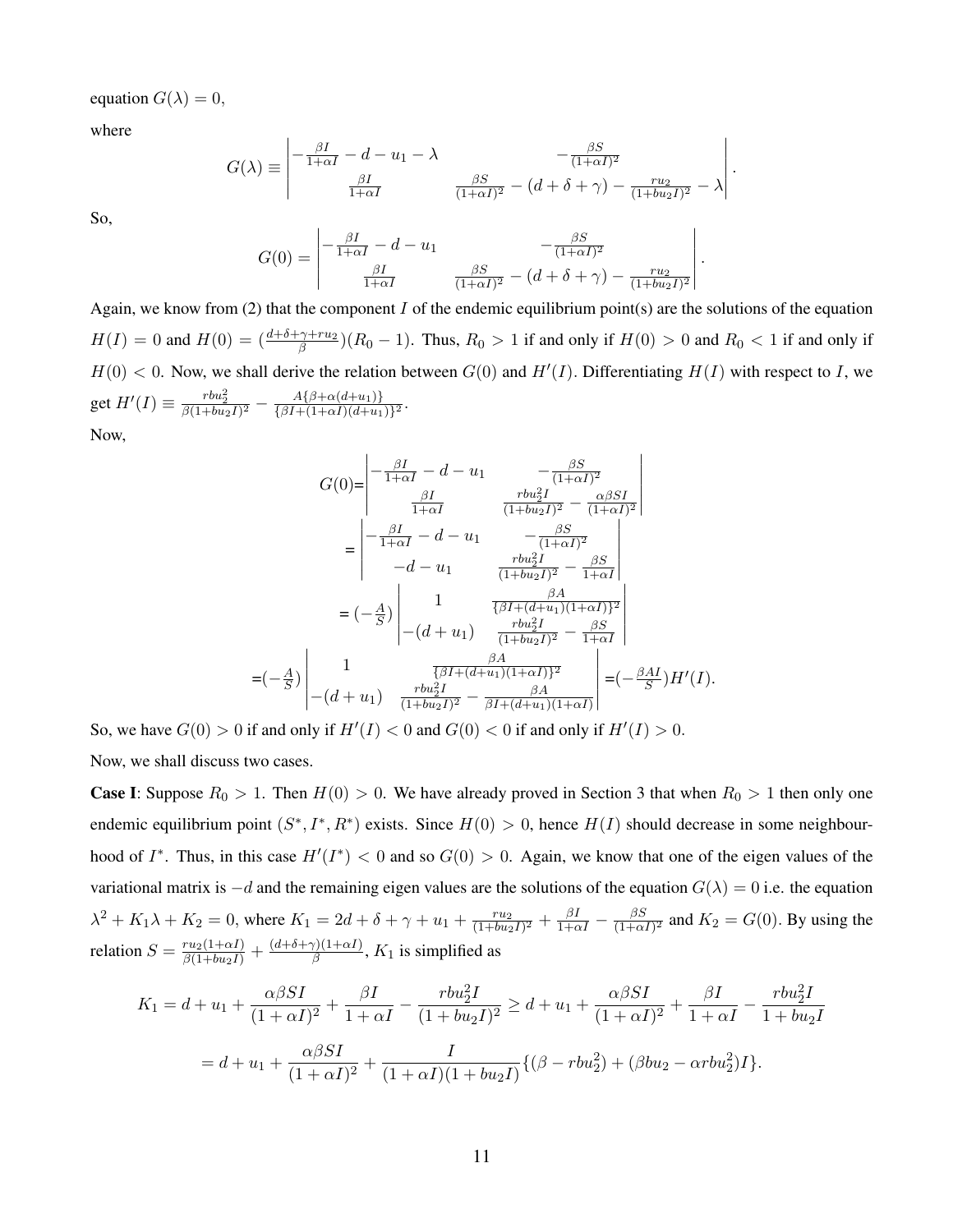Thus,  $K_1$  is positive if the condition  $\beta \geq max\{rbu_2^2, r\alpha u_2\}$  holds and  $K_2 = G(0) > 0$ . Hence, all the eigen values of the variational matrix have negative real part. Therefore,  $(S^*, I^*, R^*)$  is asymptotically stable if  $\beta \geq$  $max\{rbu_2^2, r\alpha u_2\}.$ 

**Case II:** Suppose  $R_0^* < R_0 < 1$ . Then  $H(0) < 0$ . Again, we have already proved that two endemic equilibria  $(S_1^*, I_1^*, R_1^*)$  and  $(S_2^*, I_2^*, R_2^*)$  (with  $I_1^* < I_2^*$ ) exist for  $R_0^* < R_0 < 1$  if the condition  $(ru_2 + d + \delta + \gamma)(ru_2 + d +$  $\delta + \gamma + \alpha A$ )  $\lt$  bru<sub>2</sub><sup>2</sup>A holds. So, the function  $H(I)$  must increase in some neighbourhood of  $I_1^*$  and decrease in some neighbourhood of  $I_2^*$ . Therefore,  $H'(I_1^*) > 0$  and  $H'(I_2^*) < 0$ . In this case, we have reached following two conclusions.

(1) For the equilibrium point  $(S_1^*, I_1^*, R_1^*)$ , we have  $H'(I_1^*) > 0$ . So,  $G(0) < 0$ . Again,  $\lim G(\lambda) = \infty$  as  $\lambda \to \infty$ . Thus,  $G(\lambda_i) = 0$  for some  $\lambda_i > 0$ . So, at least one eigen value of the variational matrix is positive. Therefore,  $(S_1^*,I_1^*,R_1^*)$  is unstable.

(2) For the equilibrium point  $(S_2^*, I_2^*, R_2^*)$ , we have  $H'(I_2^*) < 0$  and so  $G(0) > 0$ . Thus, we proceed same as case I and derive that  $(S_2^*, I_2^*, R_2^*)$  is asymptotically stable if  $\beta \ge \max\{rbu_2^2, r\alpha u_2\}$ . Hence the theorem is proved.  $\Box$ 

In Figure 1, we have plotted backward bifurcation curve where blue and red lines represent the lines of stable and unstable equilibrium points respectively. Therefore, Theorem 6 is justified by Figure 1.

#### 6 Characterization of the Optimal Control

In this model, we have considered two controls, one control variable  $u_1$  is used for vaccinating the susceptible populations and other control variable  $u_2$  is used for treatment efforts for infected individuals. We assume that both vaccination and treatment controls are the functions of time  $t$  as they are applied according to the necessity. Our main objective is to minimize the total loss occurs due to the presence of infection and the cost due to vaccination of susceptible individuals and treatment of infected individuals. Thus, the strategy of the optimal control is to minimize the susceptible and infected individuals as well as the cost of implementing the two controls. Thus, we construct the objective functional to be minimized as follows :

$$
J(u_1, u_2) = \int_0^T (A_1S + A_2I + B_1u_1^2 + B_2u_2^2)dt
$$

where the constants  $A_1$  and  $A_2$  are respectively the per capita loss due to presence of susceptible and infected population at any time instant. Also, the constants  $B_1$  and  $B_2$  respectively represent the costs associated with vaccination of susceptible and treatment of infected individuals. We also assume that the time interval is  $[0, T]$ . The problem is to find optimal functions  $(u_1^*(t), u_2^*(t))$  such that  $J(u_1^*, u_2^*) = min\{J(u_1, u_2), (u_1, u_2) \in U\}$ , where the control set is defined as  $U = \{(u_1, u_2)/u_i(t)$  is Lebesgue measurable on  $[0, 1], 0 \le u_1(t), u_2(t) \le 1, t \in [0, T]\}.$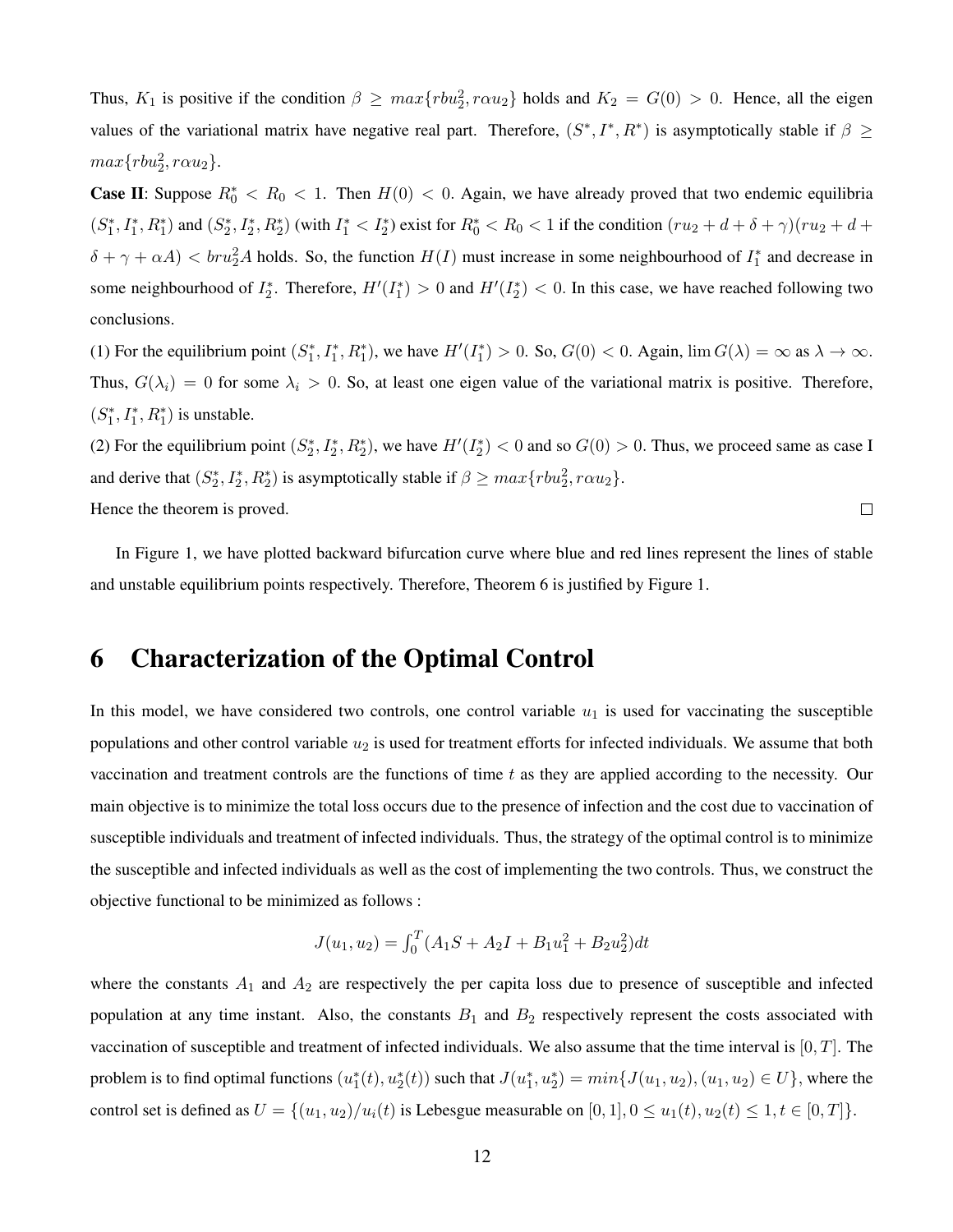**Theorem 7.** *There are optimal controls*  $u_1^*$  *and*  $u_2^*$  *such that*  $J(u_1^*, u_2^*) = min\big\{J(u_1, u_2), (u_1, u_2) \in U\big\}$ .

*Proof.* : The integrand of the objective functional  $J(u_1, u_2)$  is a convex function of  $u_1$  and  $u_2$ . Since the solution of the system (1) is bounded, hence the system satisfies the Lipshitz property with respect to the variables  $S, I$  and  $R$ . Therefore, there exists an optimal pair  $(u_1^*, u_2^*)$ .  $\Box$ 

Hence the theorem is proved.

The Lagrangian of the problem is given by  $L = A_1S + A_2I + B_1u_1^2 + B_2u_2^2$ . Now, we form the Hamiltonian H for the problem given by,

$$
H(S, I, R, u_1, u_2, \lambda_1, \lambda_2, \lambda_3) = A_1S + A_2I + B_1u_1^2 + B_2u_2^2 + \lambda_1(t)\{A - \frac{\beta SI}{1 + \alpha I} - dS - u_1S\} + \lambda_2(t)\{\frac{\beta SI}{1 + \alpha I} - (d + \delta + \gamma)I - \frac{ru_2I}{1 + bu_2I}\} + \lambda_3(t)\{\frac{ru_2I}{1 + bu_2I} + \gamma I + u_1S - dR\}.
$$

In order to determine the adjoint equations and transversality conditions, we use Pontryagin's Maximum Principle [15-16] which gives  $\frac{d\lambda_1(t)}{dt} = -\frac{\partial H}{\partial S}, \frac{d\lambda_2(t)}{dt} = -\frac{\partial H}{\partial I}, \frac{d\lambda_3(t)}{dt} = -\frac{\partial H}{\partial R}$ , with the transversality conditions  $\lambda_i(T) =$  $0, i = 1, 2, 3$ . Thus, we have

$$
\begin{cases}\n\frac{d\lambda_1}{dt} &= -A_1 + \frac{(\lambda_1 - \lambda_2)\beta I}{1 + \alpha I} + d\lambda_1 + u_1(\lambda_1 - \lambda_3) \\
\frac{d\lambda_2}{dt} &= -A_2 + \frac{(\lambda_1 - \lambda_2)\beta S}{(1 + \alpha I)^2} + \frac{(\lambda_2 - \lambda_3)ru_2}{(1 + bu_2 I)^2} + (d + \delta)\lambda_2 + \gamma(\lambda_2 - \lambda_3) \\
\frac{d\lambda_3}{dt} &= d\lambda_3\n\end{cases}
$$
\n(9)

with the transversality conditions

$$
\lambda_1(T) = 0, \lambda_2(T) = 0, \lambda_3(T) = 0.
$$
\n(10)

Now, using the optimality conditions  $\frac{\partial H}{\partial u_1} = 0$  and  $\frac{\partial H}{\partial u_2} = 0$  we get  $u_1 = \frac{(\lambda_1 - \lambda_3)S}{2B_1}$  $\frac{(-\lambda_3)S}{2B_1}$  and  $u_2(1+bu_2I)^2 = \frac{(\lambda_2-\lambda_3)rI}{2B_2}$  $\frac{(-\lambda_3)rI}{2B_2}$ . Clearly,  $\frac{\partial^2 H}{\partial u_1^2}$  $\frac{\partial^2 H}{\partial u_1^2} > 0, \frac{\partial^2 H}{\partial u_2^2}$  $\frac{\partial^2 H}{\partial u_2^2} > 0$  and  $\frac{\partial^2 H}{\partial u_1^2}$  $\partial u_1^2$  $\partial^2 H$  $\frac{\partial^2 H}{\partial u_2^2} - \left(\frac{\partial^2 H}{\partial u_1 \partial u_2}\right)$  $\frac{\partial^2 H}{\partial u_1 \partial u_2}$ <sup>2</sup> > 0. Therefore, the optimal problem is minimum at controls  $u_1^*$  and  $u_2^*$  where  $u_1^* = max\{0, min\{\frac{(\lambda_1^* - \lambda_3^*)S^*}{2B_1}\}$  $\left\{\frac{-\lambda_3^2}{2B_1}, 1\right\}$  and  $u_2^* = max\{0, min\{\overline{u_2}, 1\}\}\$ , where  $\overline{u_2}$  is the non-negative root of the equation  $u_2(1 + bu_2I^*)^2 = \frac{(\lambda_2^* - \lambda_3^*)rI^*}{2B_2}$  $\frac{-\lambda_3/TI}{2B_2}$ . Here,  $S^*, I^*, R^*$  are respectively the optimum values of  $S, I, R$  and  $(\lambda_1^*, \lambda_2^*, \lambda_3^*)$  is the solution of the system (9) with the condition (10). Thus, we summarize the details in the following:

**Theorem 8.** The optimal controls  $u_1^*$  and  $u_2^*$  which minimize J over the region U are given by  $u_1^* = max\big\{0, min\big\{\frac{(\lambda_1^* - \lambda_3^*)S^*}{2B_1}\big\}$  $\{\frac{-\lambda_3^*}{2B_1},1\}$  and  $u_2^* = max\{0,min\{\overline{u_2},1\}\}$ , where  $\overline{u_2}$  is the non-negative root of the *equation*  $u_2(1 + bu_2I^*)^2 = \frac{(\lambda_2^* - \lambda_3^*)rI^*}{2B_2}$  $\frac{-A_3}{7B_2}$ .

## 7 Numerical Simulations and Efficiency Analysis

To justify the impact of optimal control, we have used the forward-backward sweep method to solve the optimality system numerically. This method combines the forward application of a fourth order Runge-Kutta method for the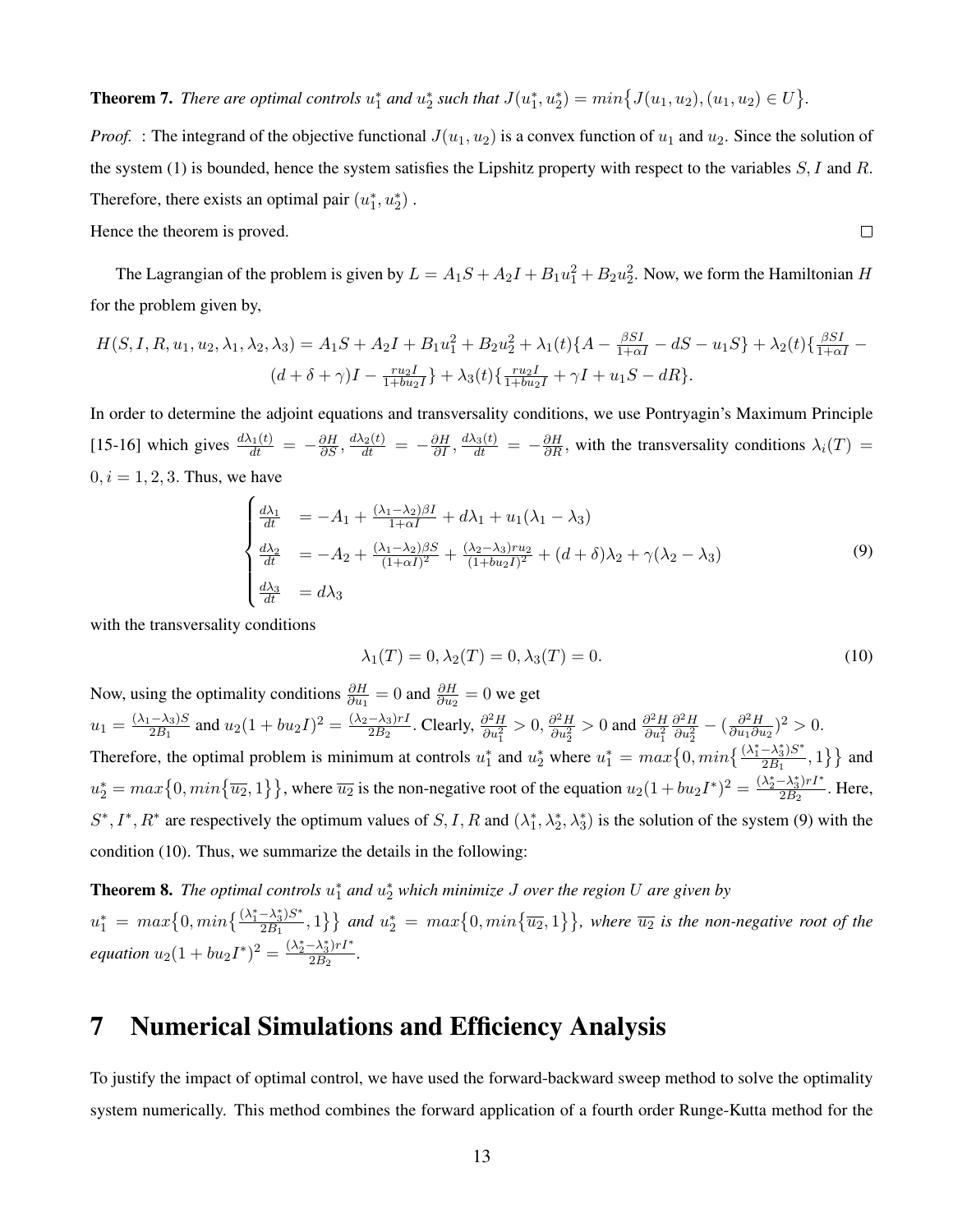state system (1) with the backward application of a fourth order Runge-Kutta method for the adjoint system (9) and the transversality conditions (10). Here, we fixed up our problem for 20 months and assume that the vaccination and treatment are stopped after 20 months. The simulation which we carried out by using the parametric values given in Table 2 with the initial conditions  $S(0) = 50$ ,  $I(0) = 4$  and  $R(0) = 0.01$ .

| Parameters | А   | β   | $\alpha$ | $\mathfrak{a}$ | $\partial$ | $\sim$ | r   | $\bm{b}$ | $A_1$ | $A_2$ | $B_1$ | B <sub>2</sub> |
|------------|-----|-----|----------|----------------|------------|--------|-----|----------|-------|-------|-------|----------------|
| Values     | 100 | 0.1 | 0.5      | 0.004          | 0.02       | 0.7    | 0.4 | 0.05     | 0.01  | 0.08  | 0.8   | 0.1            |

| abie |  |
|------|--|
|------|--|

Figure 2(a)-(c) show the time series of the susceptible  $(S)$ , infected  $(I)$  and recovered  $(R)$  individuals both with and without control. Figure 3(a)-(b) represent the optimal control  $u_1^*$  and  $u_2^*$  respectively for the time interval [0, 20]. From Figure 2(a)-(c), we see that optimal controls due to vaccination and treatment are very effective for reducing the number of susceptible and infected individuals and so enhancing the number of recovered individuals significantly.



Figure 2: Time series of the populations with control and without control:(a) susceptible individuals (b) infected individuals ,(c) recovered individuals .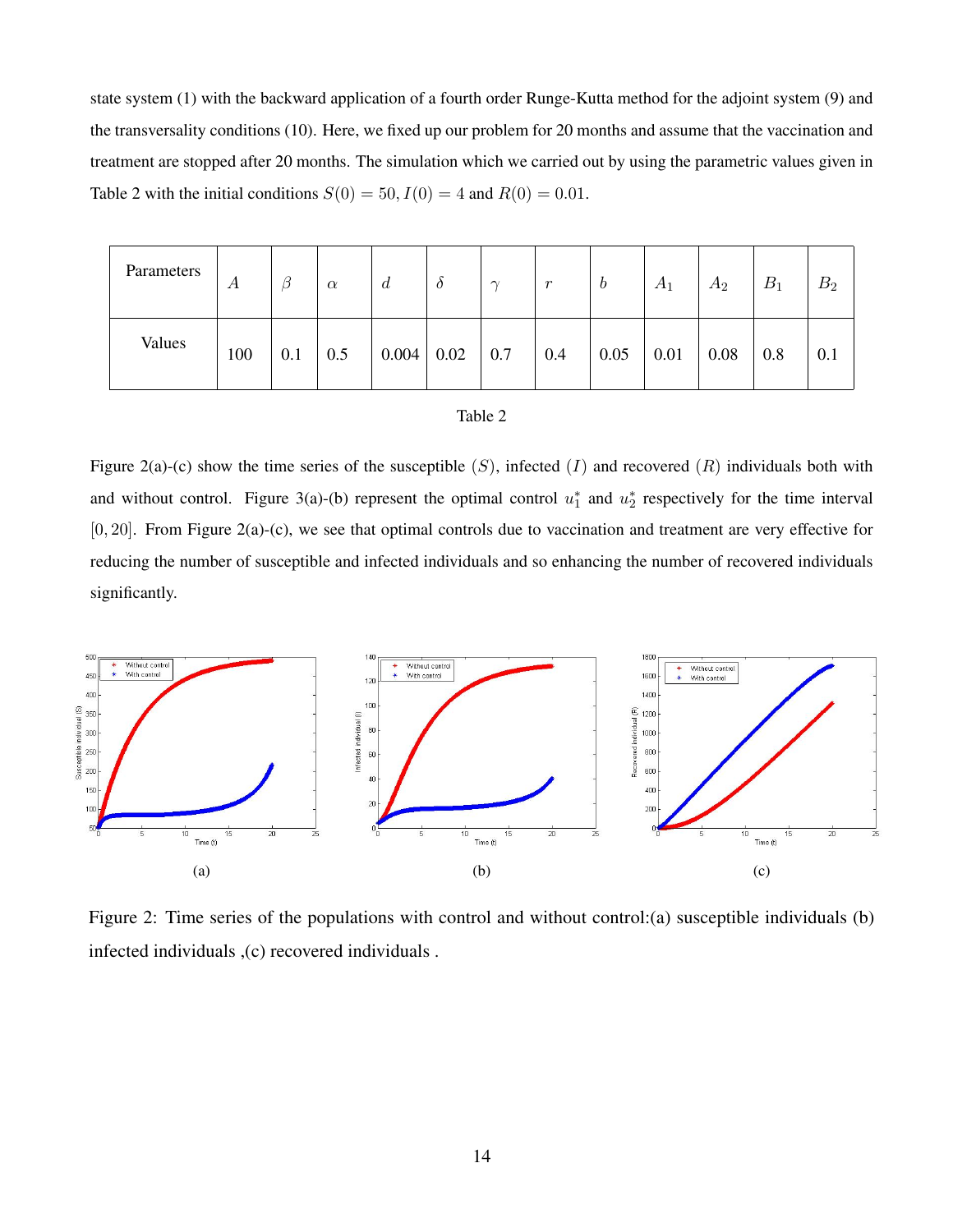

Figure 3: Time series of control variables: (a) Optimal control  $u_1$ , (b) Optimal control  $u_2$ .

In this paper, we have considered two controls, one is vaccination control  $u_1$  and other is treatment control  $u_2$ . But, if we use only one control among  $u_1$  and  $u_2$  then one question may arise 'which control is more efficient to reduce infection ?' To answer this question we will perform an efficiency analysis [17] which will allow us to determine the best control strategy. Here, we distinguish two control strategies STR-1 and STR-2 where STR-1 is the strategy where  $u_1 \neq 0$ ,  $u_2 = 0$  and STR-2 is the strategy where  $u_1 = 0$ ,  $u_2 \neq 0$ . To determine the best control strategy among these two, we have to calculate the efficiency index (E.I.) =  $(1 - \frac{A^c}{A^o}) \times 100$ , where  $A^c$  and  $A^o$  are the cumulated number of infected individuals with and without control, respectively. The best strategy will be the one whom efficiency index will be bigger [17]. It can be noted that the cumulated number of infected individuals during the time interval  $[0, 20]$  is defined by  $\mathbb{A} = \int_0^{20} I(t)dt$ . We have used Simpson's  $\frac{1}{3}$  rule to evaluate the value of integration and we have  $A^0 = 1933.9$ . The values of  $A^c$  and efficiency index (E.I.) for STR-1 and STR-2 are given in Table 3.

| Strategy | $\mathbb{A}^c$ | E.I.  |
|----------|----------------|-------|
| $STR-1$  | 410.2195       | 78.79 |
| $STR-2$  | 1787.7         | 7.56  |

Table 3. Strategies and their efficiency index

From Table 3, it follows that STR-1 is the best strategy among STR-1 and STR-2 which permits to reduce the number of incident cases. Thus, vaccination is more effective than treatment.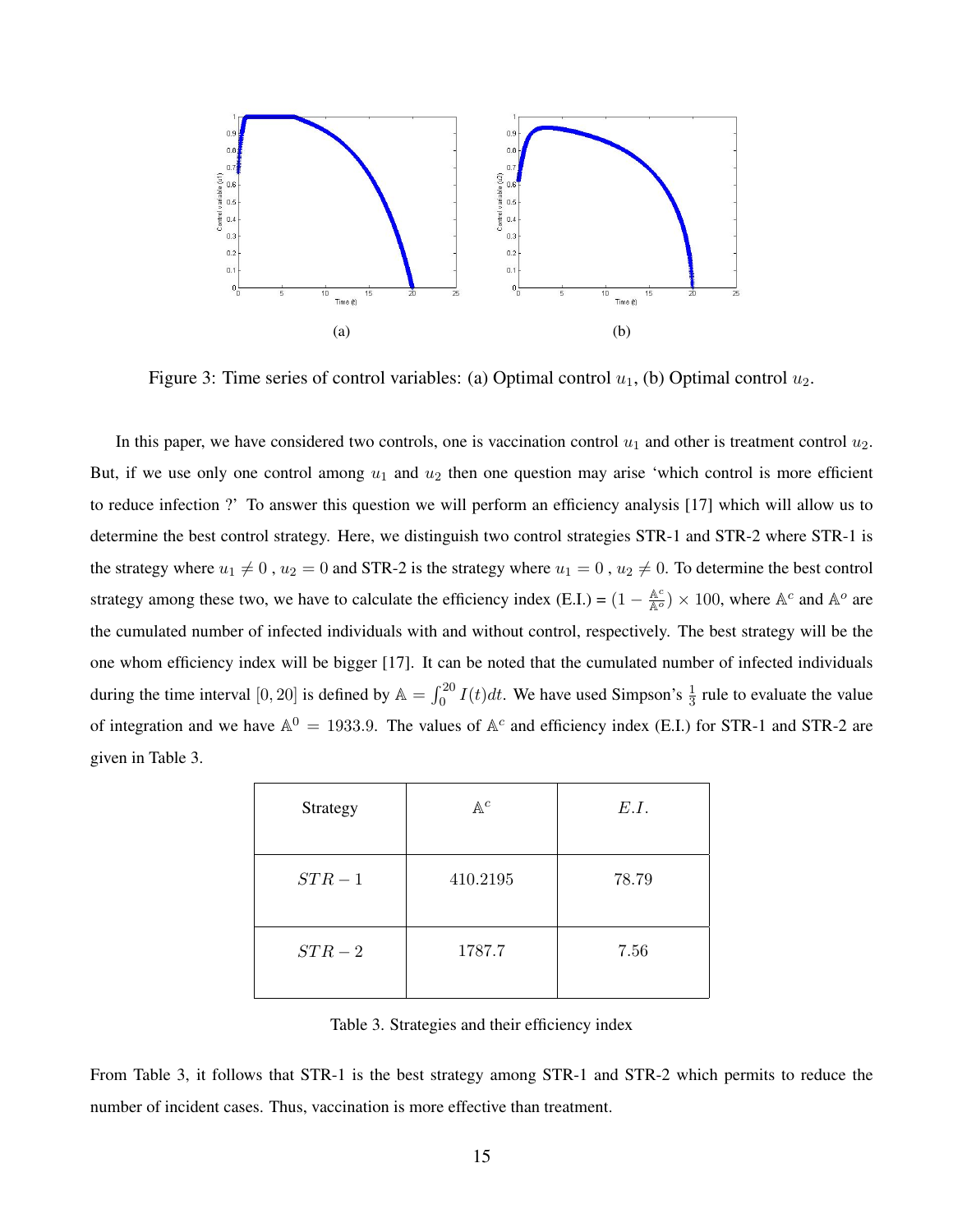### 8 Conclusions

In this paper, we have analysed the qualitative behaviour and optimal control strategy of an SIR model. We have introduced a saturated incidence rate which is affected by inhibitory factors and considered a saturated treatment function which characterizes the effect of limited treatment capacity on the spread of infection. Two control functions have been used, one for vaccinating the susceptible populations and other for controlling the treatment efforts to the infected populations. To describe the complex dynamics of the solutions for constant controls, we have obtained the basic reproduction number  $R_0$  which plays a crucial role for the study of stability analysis of both disease free equilibrium point and endemic equilibrium points as well as backward bifurcation analysis. We have established that DFE is locally asymptotically stable for  $R_0 < 1$  and in addition, if inhibitory coefficient is greater than some quantity ( $\alpha \geq bu_2$ ) then DFE is globally asymptotically stable which is very significant at the biological point of view. If  $R_0 = 1$ , DFE is a non-hyperbolic equilibrium point and the stability analysis of this point has been investigated by using Centre manifold theory. We have also used Sotomayor theorem to show transcritical bifurcation at DFE with respect to the treatment control. We have obtained a necessary and sufficient condition on the model parameters such that backward bifurcation occurs. Moreover, stability analysis of endemic equilibrium points is discussed analytically for the different values of  $R_0$ .

We have also studied and determined the optimal vaccination and treatment to minimize the number of infective and susceptible populations as well as the cost due to vaccination and treatment. A comparative study between the system with controls and without control has been presented to realize the positive impact of vaccination and treatment in controlling the infectious diseases. Finally, efficiency analysis has been performed to determine that the vaccinating to the susceptible populations is better than treatment control to infected populations in order to minimize the infected individuals. The entire study of this paper is mainly based on the deterministic framework and our proposed model is valid for large population only. The work is a theoretical modelling and it can be further justified using experimental results.

### References

- [1] O. Diekman and J.A.P. Heesterbeek (2000). Mathematical Epidemiology of Infectious Disease. Wiley, New York.
- [2] J.D.Murray, Mathematical Biology. Springer, New York. 1993.
- [3] F. Brauer, C. Castillo-Chavez, Mathematical Models in Population Biology and Epidemiology. Springer. 2011.